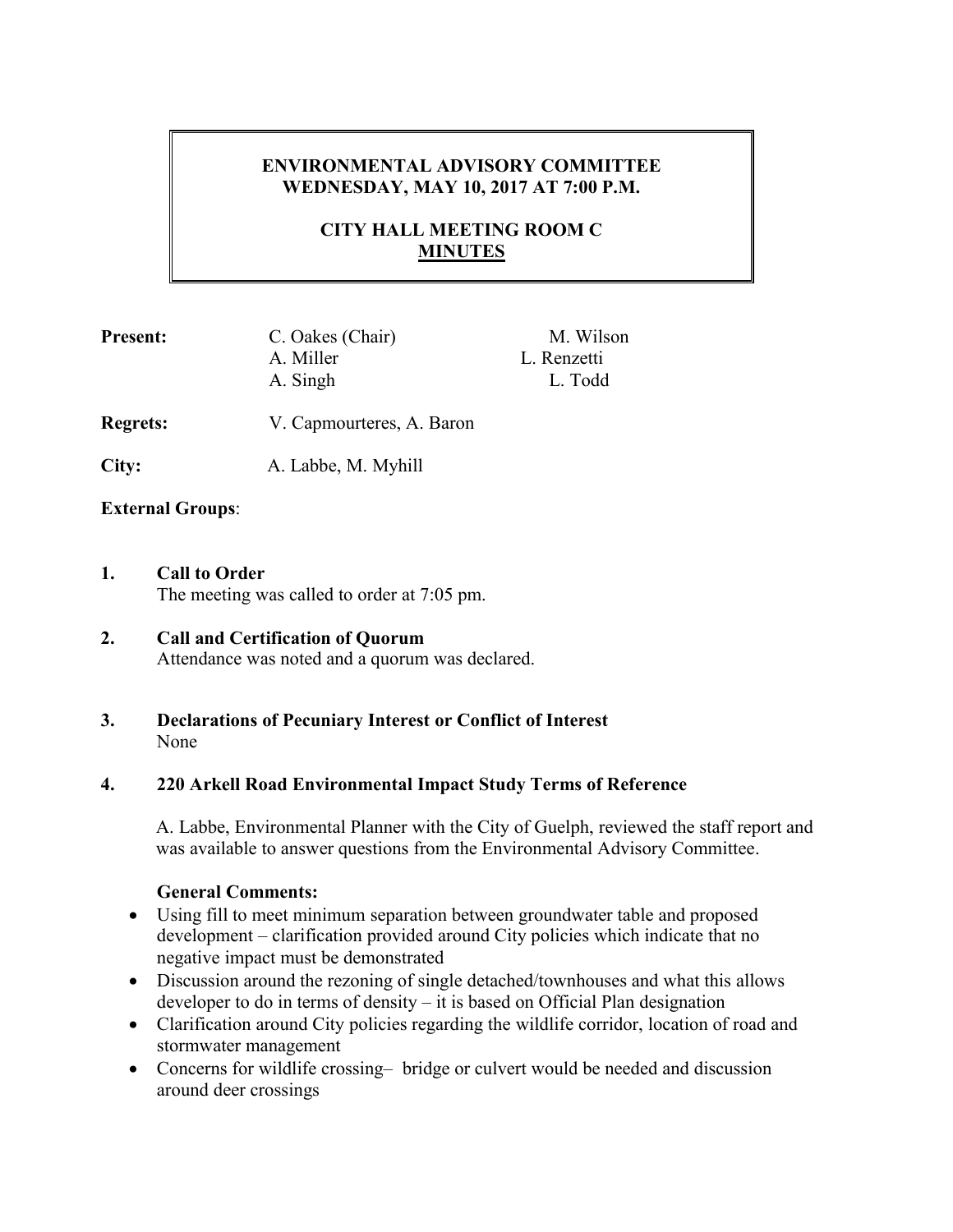### E.A.C. Minutes – May 10, 2016

### **Comments from Stantec:**

- Accepts City comments and will move forward with corridor concerns more analysis of what is moving through the area by putting up wildlife cameras
- Question raised about request for review for stick nest within the area which has been left out of TOR, but this will be included in EIS
- Comment number 4 wetland was staked with GRCA and City; however, there is a certain area they that will be revisited this spring to refine the line
- Clarity regarding trail route –ensure any geotechnical work extends to this area
- Trail may follow asphalt driveway that is already there to ensure minimal disturbance instead of going through trees – something to review through EIS
- No groundwater vulnerability assessments yet have installed boreholes and monitoring wells and just beginning to look at this data
- Need to consider potential impacts of light pollution
- Linkage assessment focused on proposal mapping should be done on broader scale so understanding can be gained on some of the other parcels and interaction between these
- Discussion around deer corridors
- Concerns around SAR bats and the impacts to edges of woodlands or isolated trees/hedgerows – assessment has been done in cavity bearing trees and there will be another check on this in September
- Tri-coloured Bat habitat needs to be addressed
- Discussion around timing of hazard assessment

## **Moved by L. Todd and seconded by L. Renzetti**

**THAT The Environmental Advisory Committee conditionally support the EIS Terms of Reference for 220 Arkell Rd, prepared by Stantec Consulting Inc, providing a revised EIS TOR is provided which includes:** 

- **Clarification as it relates to the field study program including information relating to raptors (wintering and nesting); habitats for species of conservation of concern (including monarch butterfly, yellow banded bumble bee and common nighthawk) and habitats for significant species;**
- **Considers updated protocols for bat species-at-risk;**
- **Clarification that the EIS will also include an evaluation of significance for Significant Wildlife Habitat and Habitat for Significant Species, as applicable and that this be carried into the impact assessment;**
- **Clarification that the EIS will also include a tree inventory and related analysis for protection enhancement and restoration of trees forming part of the City's urban forest;**
- **Consideration for the protection of ground water functions including recharge, as well as addressing recommendations or requirements from the Torrance Creek Subwatershed Study within the EIS;**
- **Incorporates the development of an adaptive stormwater management approach that achieves a pre to post water balance for the site and surrounding natural areas to preserve the function of the natural heritage features as part of the EIS and supporting technical studies; and**
- **Incorporate a trail network and public neighbourhood park block into the proposed development.**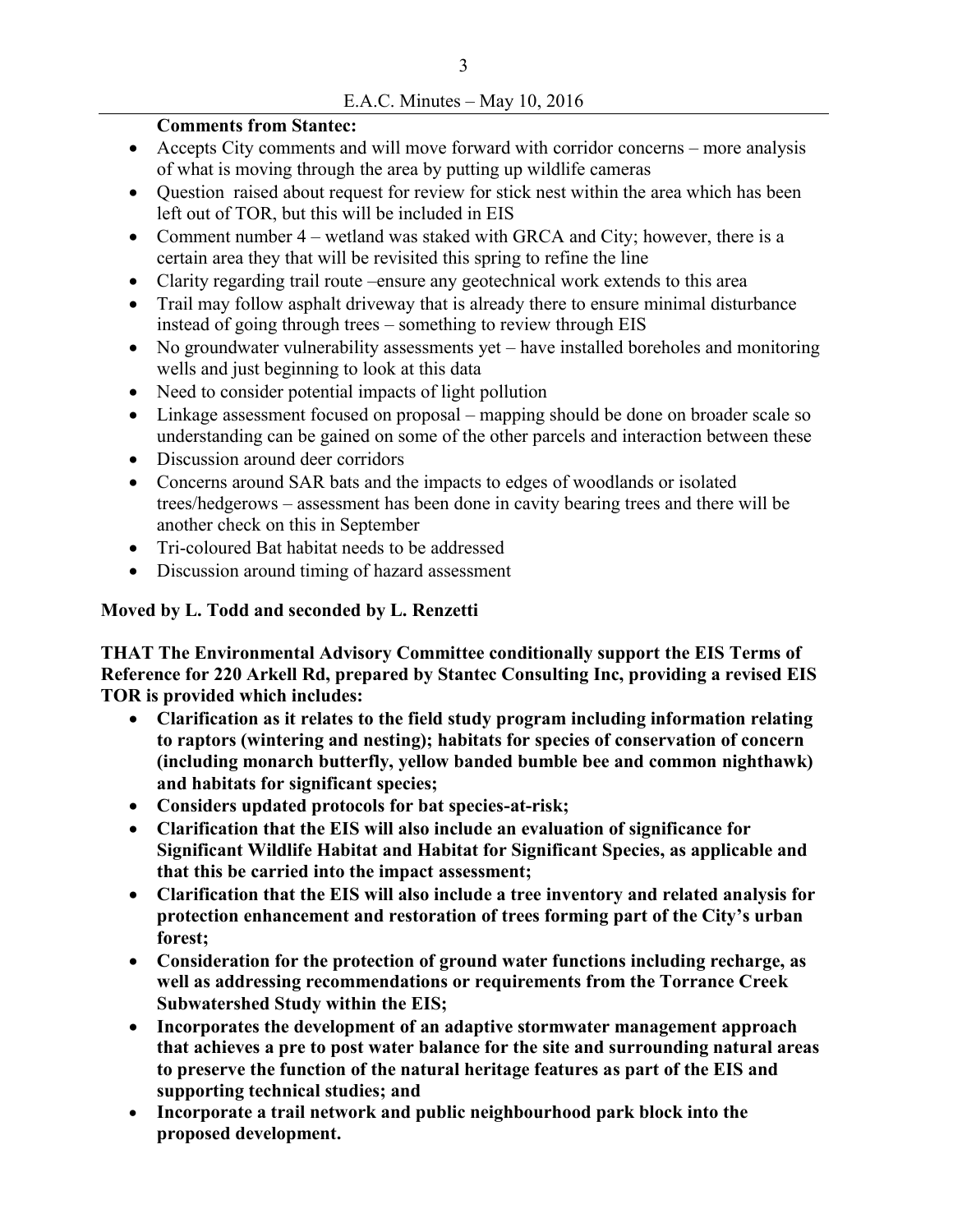## **Motion Carried**

#### **-Unanimous-**

## **5. 58 Glenhold and 745 Stone Rd**

A. Labbe, Environmental Planner with the City of Guelph, reviewed the staff report and was available to answer questions from the Environmental Advisory Committee.

### **General Comments:**

- Discussion around restoration and terminology in Figures it is understood that it will all be planted
- Historic feature/legally existing clarification
- Concerns around construction damage avoidance of damage needs to be discussed

## **Comments from Consultant:**

- Addendum was addressing City comments and EAC comments
- Did breeding bird surveys, 3 season botanical inventory and ELC, frog call survey and snake hibernacula surveys and did do additional borehole studies
- Three vegetation communities identified and 2 locally significant species and 10 locally significant fauna
- Included map to show significant flora and fauna
- Natural Heritage System map
- Impact assessment looked at direct and indirect construction impacts and looked at mitigation for these
- Cedar forest contains much of the significant habitat and will contain much of the buffer
- Vegetated buffers and educational material will be used for mitigation
- Discussion around conservation easements
- Reviewed policies and mitigation impacts against these policies
- Test of no negative impact against development no loss of natural heritage features and no loss of ecological functions
- Discussion around buffer that appears to extend into driveways

# **Delegation: Dr. Hugh Whitely**

- Plan includes maintaining, enhancing and restoring
- Note: 10 m buffer for the significant woodland is included within the NHS boundary
- Reviewed non-core greenlands overlay which was part of NHS and required EIS if any part of development site had any overlay on it
- Note that non-core greenlands overlay states that it may contain significant woodland
- Racetrack in 2006 intruded into significant woodland
- In August 25, 2012 there was intrusion related to construction of a house which should have required EIS
- Sept 3, 2013 much larger part of significant woodland removed both of these taken after non-core greenlands overlay was established in OP and required EIS
- What response do you make to a development application which does not remedy and restore according to OP requirements the intrusions into the significant woodland?
- Role of EAC to exercise best judgement in no negative impacts and proposal has not demonstrated that because they have not acknowledged losses to significant woodlots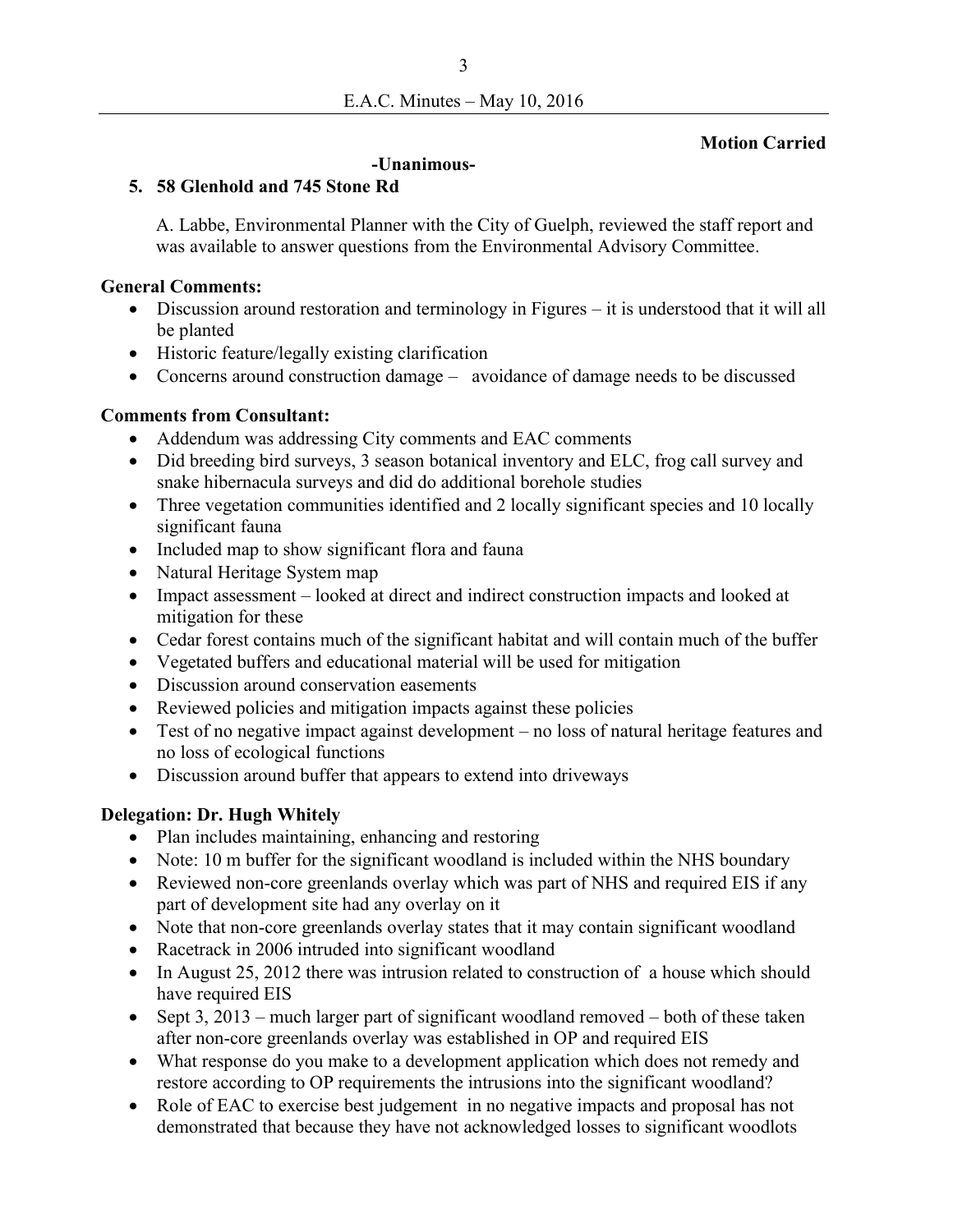## E.A.C. Minutes – May 10, 2016

• Residential zoning will be given to NHS

### **Discussion with EAC:**

- Clarified zoning and zoning bylaw amendment
- Discussion around intrusions developments approved through Building permits no tree permits issued and no planning applications were needed
- Fragmentation of ownership conservation easement registered on title that identifies the NHS features and what can or cannot occur– landowners for future are aware
- Discussion around the orientation of lot lines which follow edge of buffer
- Discussion around who oversees conservation easement
- Discussion around easement easement doesn't exist yet but to be achieved prior to site plan approval
- Compensation plan discussed

**Moved by A. Miller and seconded by L. Renzetti,** 

**THAT The Environmental Advisory Committee conditionally support the two Environmental Impact Study Addenda prepared by North-South Environmental Inc. in support of rezoning 745 Stone Road E and 58 Glenholm Drive with the following conditions:** 

**THAT dedication of land and/or conservation easements are pursued to address fragmented ownership and long-term preservation of the Natural Heritage System; and** 

**THAT an Environmental Implementation Report is prepared and will include:** 

- **A description of the detailed development including lot configuration, building envelopes (house, driveway, garage, septic, well).**
- **A detailed Tree Inventory and Preservation Plan by an arborist with tree locations, removals and tree protection fencing;**
- **An assessment of historic vegetation removal and provides a strategy for mitigation/compensation;**
- **A Landscape Plan depicting by a full member of the OALA compensation plantings as well as additional enhancement plantings (i.e. landscaping outside of buffers);**
- **A forest management plan for the portions of plantation to be under planted and to form a basis for the conservation easement;**
- **A detailed Erosion and Sediment Control Plan;**
- **A water management plan which includes site grading, drainage, stormwater LID measures, well and septic locations;**
- **A lighting plan which depicts type and location of light fixtures and that there is no light spillage;**
- **A monitoring program; and**
- **Education and outreach material for future homeowner(s).**

**Motion Carried -Unanimous-**

#### **Dallan Update Presentation**

"The Dallan Lands Development Wildlife Monitoring Program 2013-2015"